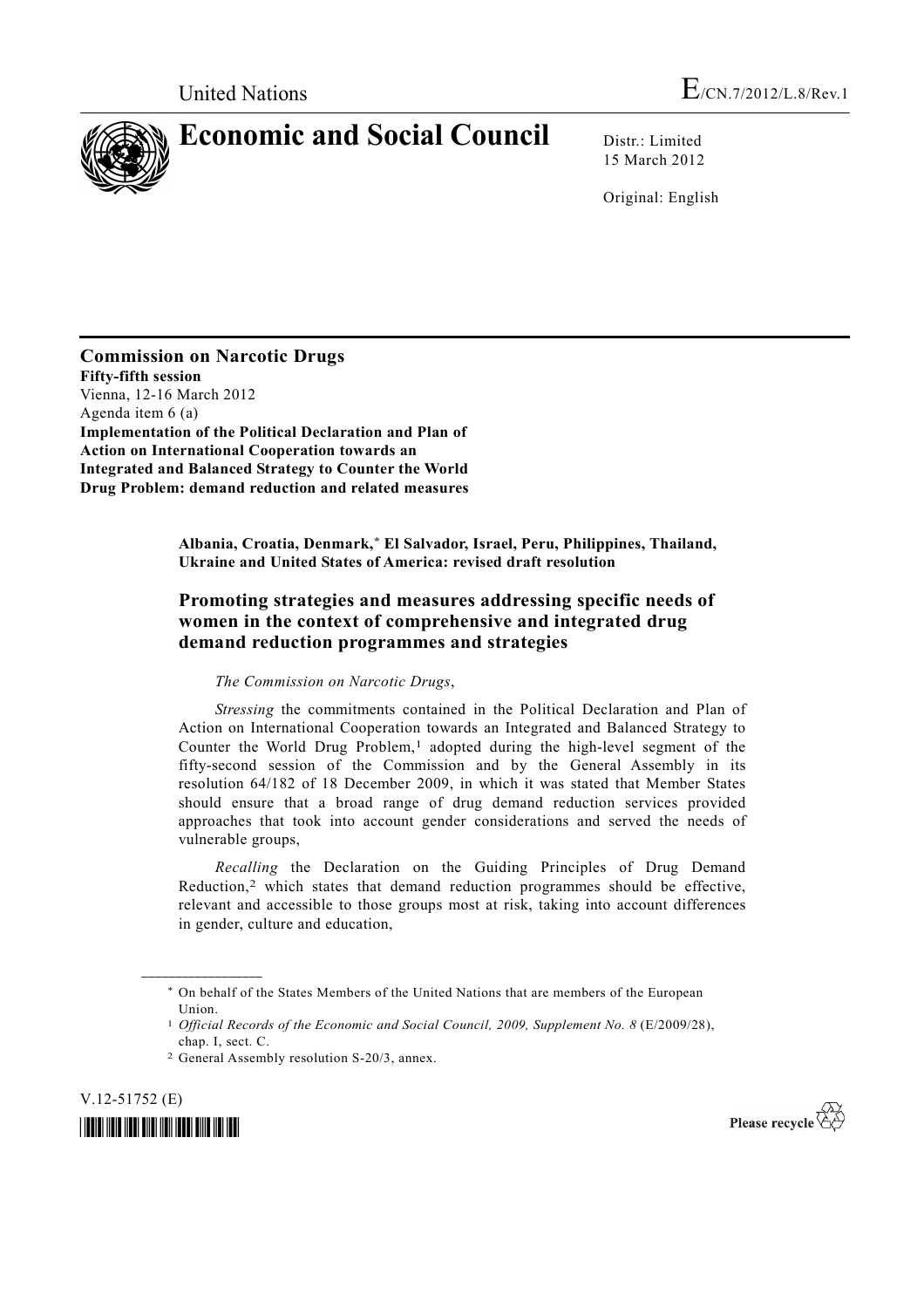*Recalling also* the Declaration on the Elimination of Violence against Women,<sup>3</sup> which states that women are entitled to the right to the highest attainable standard of physical and mental health,

*Recalling further* the commitments that must be made to inform all activities of the United Nations system with respect to the human rights of women, as expressed in the Vienna Declaration and the Programme of Action adopted by the World Conference on Human Rights,4

*Reaffirming* the commitments to end all discrimination against women expressed in the Convention on the Elimination of All Forms of Discrimination Against Women,5 and in specific the commitment to achieve equal treatment for women in access to health services,

*Recalling* the commitments made in the United Nations Millennium Declaration<sup>6</sup> to promote gender equality,

*Recalling also* that the *Millennium Development Goals Report 2010*7 stressed that access to care for women was still very problematic in several regions,

*Recalling further* its resolution 54/5 of 25 March 2011, in which it recognized that drug dependence was a chronic but preventable and treatable multifactorial health disorder, and stressing the need to provide a full continuum of policies and programmes that promote prevention, early detection and intervention, treatment, care and related support services for rehabilitation, social reintegration and recovery,

*Recalling* the Beijing Declaration and Platform for Action adopted at the Fourth World Conference on Women,<sup>8</sup> which states that women have the right to the enjoyment of the highest attainable standard of physical and mental health, and convinced that girls and women should be provided access to health services developed specifically for their needs,

*Recalling also* General Assembly resolution 65/228 of 21 December 2010, in which the Assembly adopted the updated Model Strategies and Practical Measures on the Elimination of Violence Against Women in the Field of Crime Prevention and Criminal Justice, and General Assembly resolution 65/229 of 21 December 2010, in which the Assembly adopted the United Nations Rules for the Treatment of Women Prisoners and Non-custodial Measures for Women Offenders (the Bangkok Rules),

*Recognizing* that there is a need for more evidence-based information on all aspects of substance abuse, in particular regarding women-specific aspects, including physiological and psychosocial effects, the characteristics of women with substance use problems and their treatment experiences and also a need to use that information while developing and implementing programmes and strategies,

<sup>3</sup> General Assembly resolution 48/104.

<sup>4</sup> A/CONF.157/24 (Part I), chap. III.

<sup>5</sup> United Nations, *Treaty Series*, vol. 1249, No. 20378.

<sup>6</sup> General Assembly resolution 55/2.

<sup>7</sup> United Nations publication, Sales No. E.10.I.7.

<sup>8</sup> *Report of the Fourth World Conference on Women, Beijing, 4-15 September 1995* (United Nations publication, Sales No. E.96.IV.13), chap. I, resolution 1, annex I.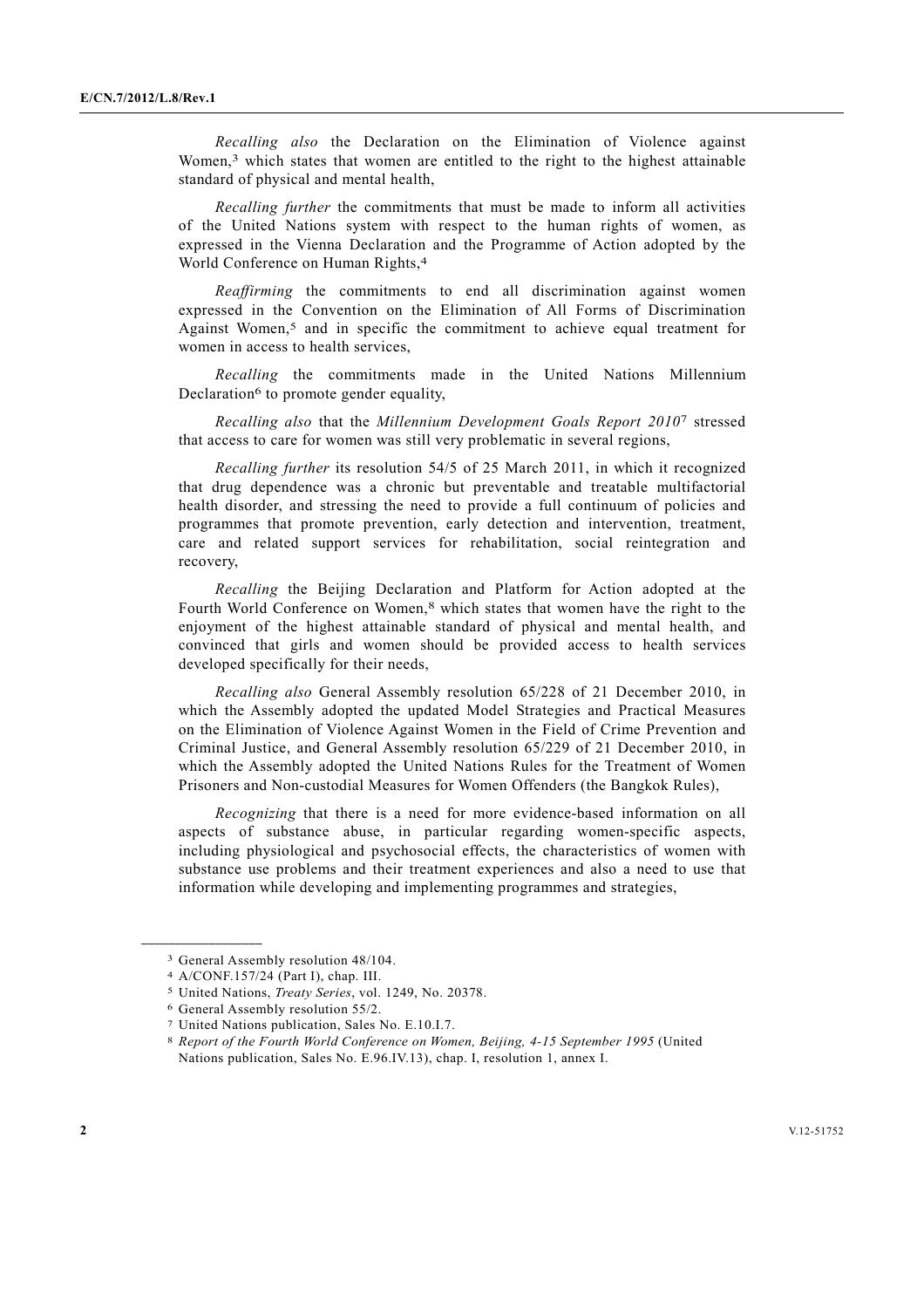*Concerned* that women with substance abuse problems are often deprived of or limited in their access to effective treatment that takes into account their specific needs and circumstances,

*Aware* that enhanced educational and employment opportunities for women significantly decrease the risk of their drug abuse and dependence and their involvement in drug-related crimes,

*Taking into account* the need to develop and implement drug demand reduction measures so that they respond best to the specific needs of drug-dependent women and women who abuse drugs, including designated services specifically devoted to those women,

*Noting with great concern* the adverse consequences of drug abuse for individuals and society as a whole, reaffirming its commitment to tackle those problems in the context of comprehensive, complementary and multisectoral drug demand reduction strategies, in particular such strategies targeting youth, noting with great concern the alarming rise in the incidence of HIV/AIDS and other bloodborne diseases among injecting drug users, reaffirming its commitment to work towards the goal of universal access to comprehensive prevention programmes and treatment, care and related support services, in full compliance with the international drug control conventions and in accordance with national legislation, taking into account all relevant General Assembly resolutions and, when applicable, the *WHO, UNODC, UNAIDS Technical Guide for Countries to Set Targets for Universal Access to HIV Prevention, Treatment and Care for Injecting Drug Users*,9 and requesting the United Nations Office on Drugs and Crime to carry out its mandate in this area in close cooperation with relevant organizations and programmes of the United Nations system, such as the World Health Organization, the United Nations Development Programme and the Joint United Nations Programme on HIV/AIDS,

 1. *Urges* Member States to consider incorporating female-oriented programmes in their drug policies and strategies;

 2. *Encourages* Member States to integrate essential female-specific services in the overall design, implementation, monitoring and evaluation of policies and programmes addressing drug abuse and dependence, where needed;

 3. *Recommends* that Member States consider and accommodate the specific needs of drug-dependent parents, including childcare and parental education;

 4. *Also recommends* that Member States, in designing, implementing and evaluating integrated drug prevention and treatment and HIV prevention programmes, take into account the needs of women who have experienced sexual and other violent trauma related to drug abuse;

 5. *Encourages* Member States to take into account the specific needs of women in the prevention, early detection and intervention, treatment and care of drug dependence and drug-related diseases, including infectious diseases and psychiatric disorders, as well as related support services, including for rehabilitation, reintegration and recovery, and to consider designing those services using a multi-agency approach so as to include specific female-oriented measures,

<sup>9</sup> Geneva, World Health Organization, 2009.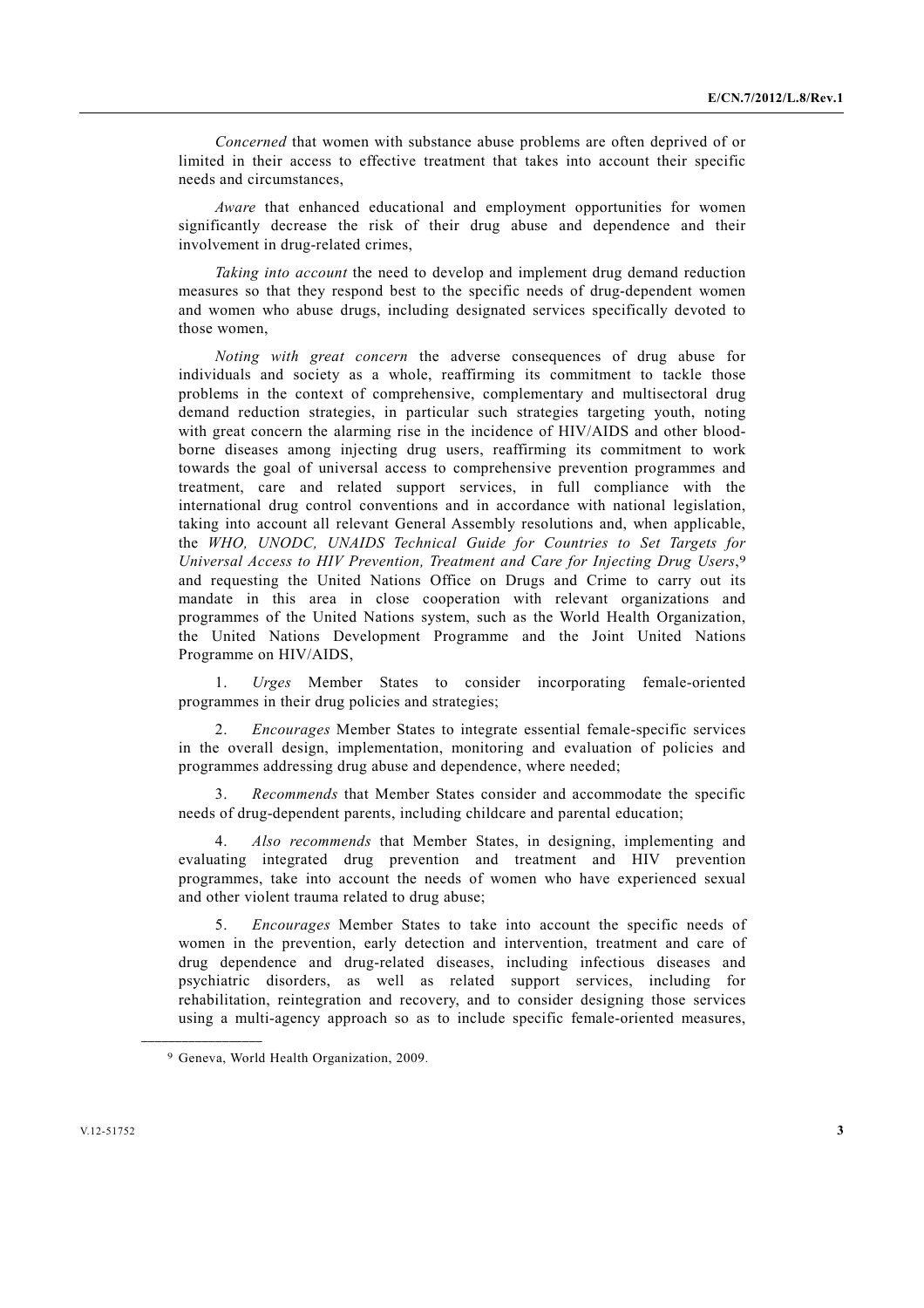promoting effective modalities such as special group offerings for women in inpatient and outpatient settings, family-based treatment and extra occupational training for women as part of recovery activities;

Invites Member States to consider implementing, where needed, femaleoriented guidelines and quality standards in their drug policies in order to maximize coherence with existing activities, efficient allocation of resources and positive outcomes for drug-dependent women and their children;

 7. *Encourages* Member States to consider promoting the implementation of the updated Model Strategies and Practical Measures on the Elimination of Violence Against Women in the Field of Crime Prevention and Criminal Justice, as well as the United Nations Rules for the Treatment of Women Prisoners and Non-custodial Measures for Women Offenders (the Bangkok Rules), particularly those provisions related to prevention and treatment programmes designed for women substance abusers, including those in prison settings, taking into account incidents of violence against women, prior victimization, the special needs of pregnant women and women with children, and their diverse cultural backgrounds;

 8. *Urges* Member States to identify and firmly counter discrimination against, as well as degrading and undignified treatment of, drug-dependent women and women who abuse drugs, while simultaneously offering such women timely access to counselling, including voluntary HIV counselling and testing, and treatment and support services for rehabilitation and social integration that take into account the specific needs of women, including parental responsibilities and recovery from trauma related to drug abuse suffered as a result of sexual or other forms of violence;

 9. *Encourages* Member States to consider providing a wide range of measures that match the specific needs of women affected by drug abuse, including pregnant women and women who are parents or guardians with children;

 10. *Calls upon* Member States to pay due attention to the specific needs of women while applying the relevant target goals as set forth in the Political Declaration on HIV and AIDS adopted by the General Assembly in its resolution 65/277 of 10 June 2011 and incorporating those goals in their relevant national strategies and measures as set forth in the Political Declaration and Plan of Action on International Cooperation towards an Integrated and Balanced Strategy to Counter the World Drug Problem;10

 11. *Invites* the United Nations Interregional Crime and Justice Research Institute to share with it and with the United Nations Office on Drugs and Crime the information on experiences with respect to relevant programmes and measures addressing specific needs of women, with a view to considering appropriate follow-up measures;

 12. *Encourages* the United Nations Office on Drugs and Crime to raise awareness among United Nations agencies regarding the need to design educational and employment opportunity modules that may be used in programmes and

<sup>10</sup> *Official Records of the Economic and Social Council, 2009, Supplement No. 8* (E/2009/28), chap. I, sect. C.